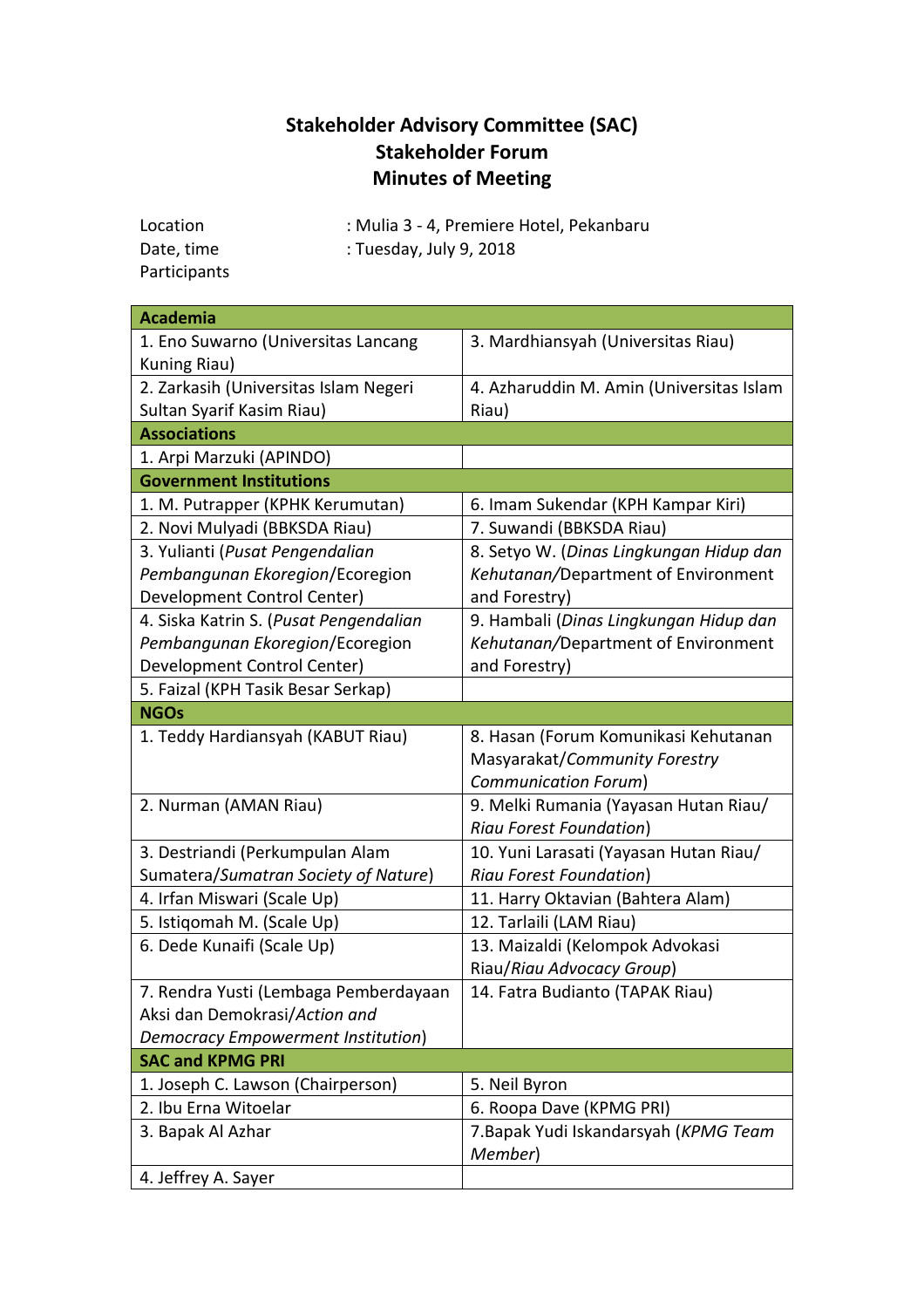| <b>APRIL Representatives</b> |                      |
|------------------------------|----------------------|
| 1. Dian Novarina             | 5. B.S.Sujarwo       |
| 2. Susilo Sudarman           | 6. Triana Krisandini |
| 3. Binahidra Longardi        | 7. Natasha Gabriella |
| 4. Khaerul Basyar            |                      |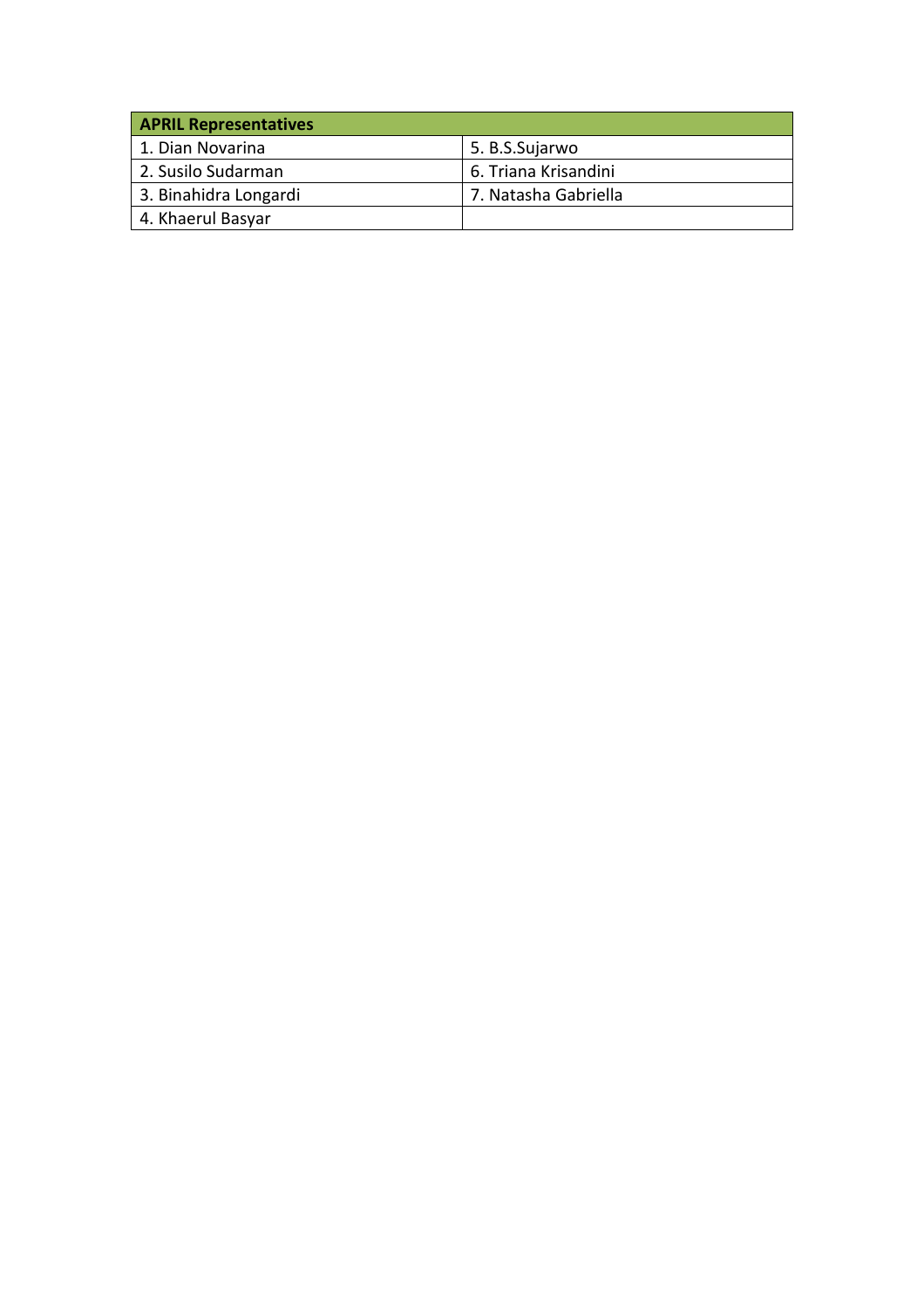#### **Opening Remarks - Al Azhar (Stakeholder Advisory Committee/SAC)**

- Welcomed the participants to the SAC Local Stakeholder Forum.
- Explained that, similar to previous years, the SAC held a Stakeholder Forum in Pekanbaru as a means to deliver the results of the assurance process and get observations from two stakeholder representatives who participated in the assurance process.
- Stated that the forum was part of the SAC's support to APRIL's commitment to transparency.
- Mentioned that a similar forum was held in Jakarta on July 8, 2019 and was attended by various stakeholders.
- Invited members of the SAC and KPMG to introduce themselves to the participants.

#### **2019 SFMP 2.0 Assurance Process - Yudi Iskandarsyah, KPMG Assurance Team Member**

- Explained background of SFMP 2.0 assurance process, to verify APRIL's performance against its Sustainable Forest Management Policy (SFMP) 2.0 commitments.
- Highlighted that KPMG PRI was appointed by, and directly reports to, the SAC on the assurance process.
- Explained the 2019 assurance process, which assessed 10 priority indicators across a number of SFMP 2.0 commitments that were considered of critical importance, with a data period of 1 January - 31 December 2018.
- Described the steps in carrying out the assurance process, including planning visits in February 2019, field visits for verification during March-April 2019 and production of the assurance report.
- Presented on the concession areas visited during the assurance process, which consisted of two PT RAPP concessions, four Supply Partners' concessions and two Open Market Supplier concessions, and that there were two local stakeholder representatives who participated as observers during the field visit.
- Explained the main observations and summaries of the findings: one non-conformance, two new good practices and seven opportunities for improvement.
- Provided a summary of APRIL's action plan status until 2019: all past and current nonconformances have been resolved; 12 actions from previous action plans related to opportunities for improvements still in progress.

**Observations of SFMP Assurance Process by Stakeholder Representatives**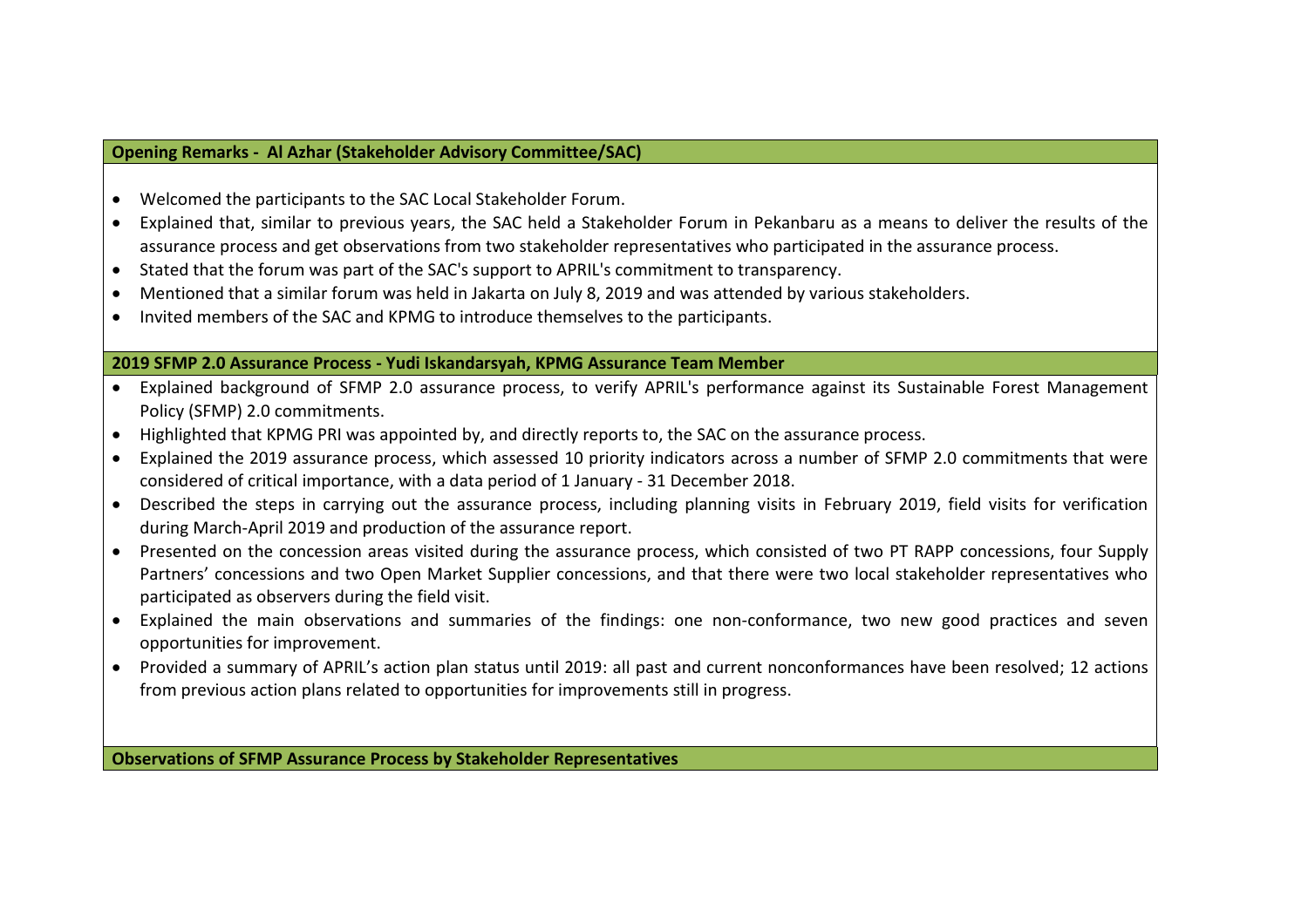#### **Azharuddin M. Amin (Riau Islamic University)**

- Observed that problems at Estate Cerenti (PT RAPP's concession) occur in conservation areas that are bordered with communityowned plantations, posing risks of encroachment. It was observed that there was an absence of notice of land use and thus the community was not aware of the land use status, i.e conservation area.
- Noted that there were challenges due to difference between maps issued by the government and maps owned by the community.
- Suggested that more intense socialization with the public should be carried out to reduce the potential risk of encroachment.
- Observed the difference of verification process between 2018 and this year. For example, in 2018, a visit was made to check fire suppression equipment but in 2019, no similar visits were made when reviewing indicators regarding fire management.
- Observed that during the assurance process, there was a repetitive process of data verification between the data belonging to the field staff and to the head office staff, as well as differences in information provided by the two teams, resulting in concerns raised on the assurance process. Suggested there should be a centralized, consistent and accurate data collection process to improve the efficiency of the assurance process as well as to maintain data credibility.
- The technical verification carried out by the assurance process team has been very good. It was noted that the team had good understanding of the indicators and the associated data.
- Recommended to include an impact measurement of the community development initiatives, noting that the current assurance process only measures the output of the respective programs.
- Noted that there was no process of cause identification of encroachment incidents and highlighted that such identification should be a priority.
- Observed the differences in opinions of the current local village officials and former officials and suggested that periodic evaluations should be held to analyze the feasibility of providing compensations to the community.
- Suggested that observers should participate in all sites visited during assurance. In the case of time constraints from the observers, an increased number of observers should be considered.
- Expressed the expectation of the company's willingness to re-structure the tax payment systems of parties involved in operational activities, i.e. by being registered as Riau tax payers so their tax contributions will be acccounted as part of Riau's economy.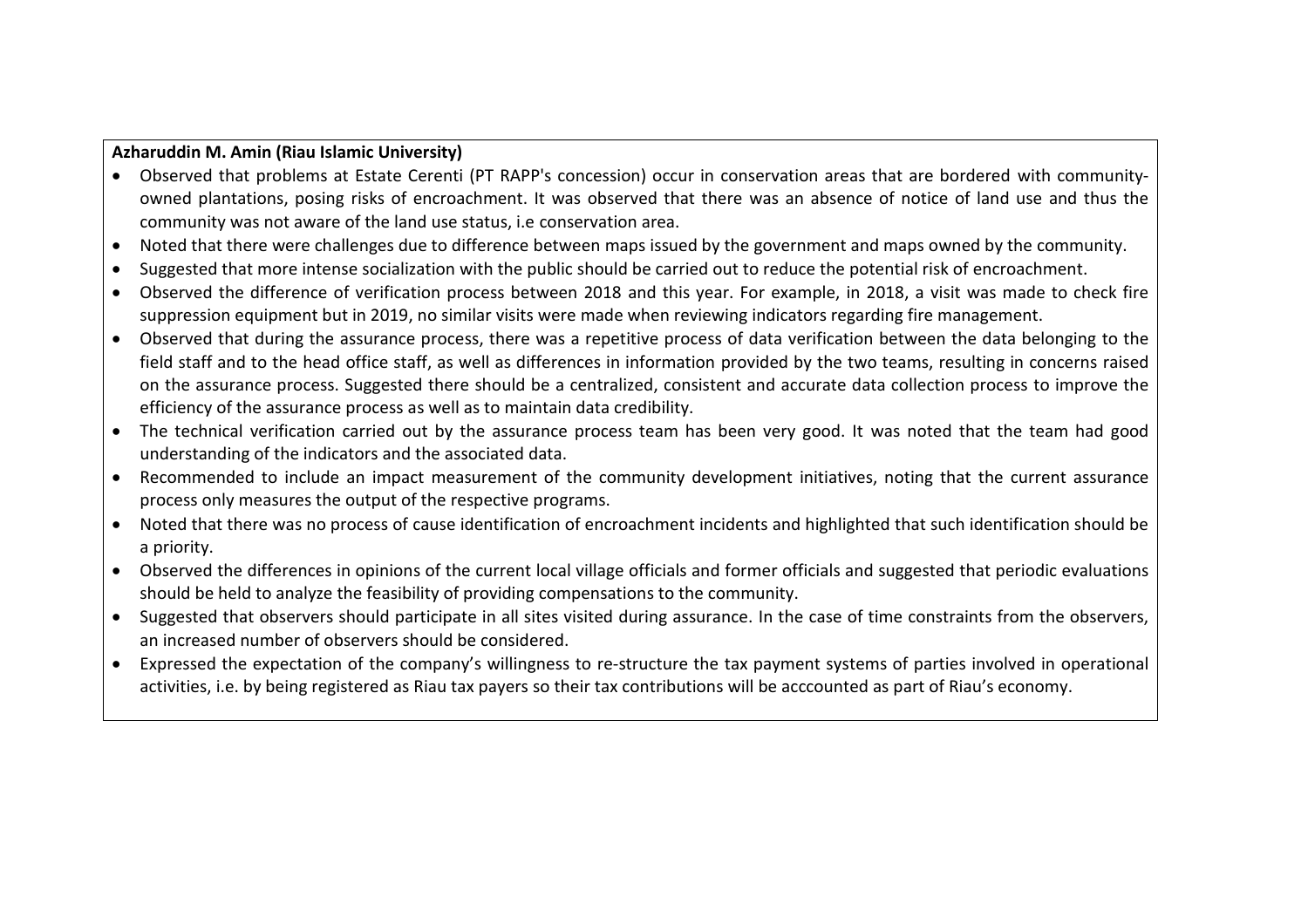#### **Ms. Linda Veronika (TAPAK)**

- Observed the difference of information provided by estate teams, and suggested to review the data collection and validation system.
- Suggested APRIL conduct verification of the land claims data.
- Observed there is a need to synchronize village area data from the Environmental and Forestry Agency (*Dinas Lingkungan Hidup dan Kehutanan/DLHK*) to the Minister of Domestic Affairs (*Kementrian Dalam Negeri/KEMENDAG*) and the Ministry of Rural Areas, Rural Development and Transmigration (*Kementrian Desa, Pembangunan Daerah Tertinggal dan Transmigrasi/KEMENDES*) so that the cause of the encroachment alleged to the community can be proven.
- Noted the expectation of Mungkur Village's community groups to be able to manage their livelihood plantations independently.
- Flagged the need to have a separate system to submit grievances for workers and for the local community.
- Noted that the grievance submission form has been disseminated, but it cannot be ascertained that the worker who submitted the complaint would not receive any warnings or dismissal from the company.
- Observed the importance of measuring the success rate of APRIL's community development program and underlined the importance of undertaking an evaluation when the results show a declining trend in community's well-being.
- Suggested that APRIL should be a pioneer that can cut off the chain of money lenders that disrupt the community's income, through provision of training and capacity building of the staff of village-owned enterprises.
- Noting the importance of neutrality, it is recommended that the assurance process be carried out by the KPMG team and observers, without being supervised by the APRIL team.

# **APRIL 2019 Action Plans - Susilo Sudarman, Sustainability Compliance Manager, APRIL**

- Explained that APRIL developed action plans to address the findings identified in the SFMP 2.0 assurance process.
- Presented APRIL's 2019 action plans, which consisted of eight action points to address one non-conformance and seven opportunities for improvement.
- Stated that the action associated with the identified non-conformance (non-compliant new development by an Open Market Supplier) had been completed and this nonconformance is now resolved.
- Explained that the remaining seven action plans have been reported and received by KPMG PRI and their implementation is ongoing.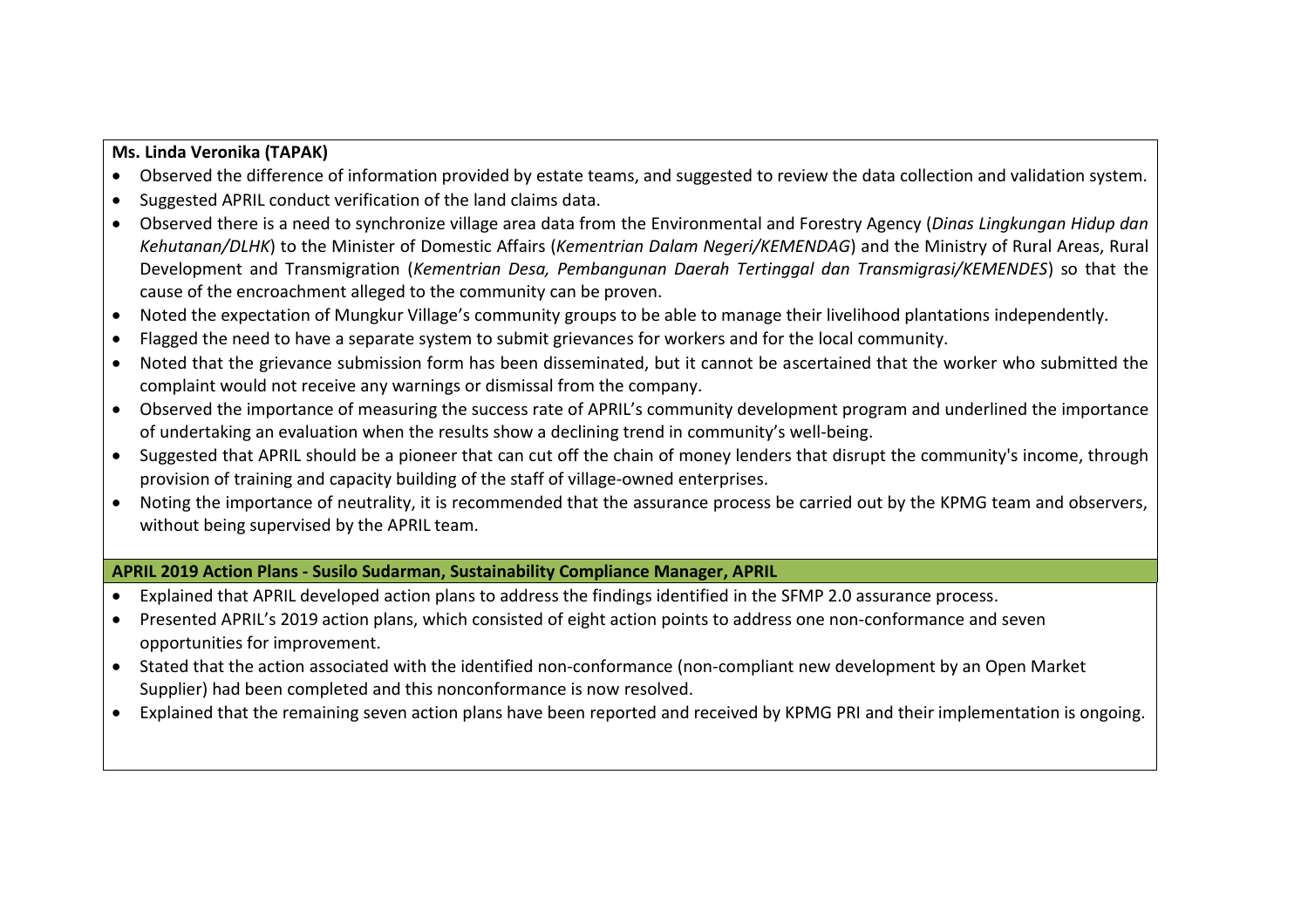| <b>Questions and Answers Session</b> |                                                                                                                             |                                                                                                                            |
|--------------------------------------|-----------------------------------------------------------------------------------------------------------------------------|----------------------------------------------------------------------------------------------------------------------------|
|                                      | <b>Questions</b>                                                                                                            | <b>Answers</b>                                                                                                             |
|                                      | <b>Muhammad Mardhiansyah (UNRI)</b>                                                                                         | Yudi Iskandarsyah (KPMG Assurance Team Member)                                                                             |
|                                      | Delivered his hopes that KPMG can fully evaluate the                                                                        | Stated that in general, the assurance process was for a full                                                               |
|                                      | implementation of SFMP 2.0 even though the field visit was                                                                  | assessment and surveillance.                                                                                               |
|                                      | conducted by sampling. It seemed that reporting on APRIL in the                                                             | Noted the suggestion while stating that delivering suggestions                                                             |
|                                      | media was different from what KPMG observed during the                                                                      | to government is the responsibility of all stakeholders.                                                                   |
|                                      | assurance process, so it is important to ensure that the                                                                    |                                                                                                                            |
|                                      | assurance process captures the realities on the ground well and                                                             | Roopa Dave (KPMG PRI)                                                                                                      |
|                                      | intact.                                                                                                                     | Welcomed the suggestions, especially for the proposal related                                                              |
|                                      | Argued that the fundamental issues for forestry in Riau and in                                                              | to the study of public perceptions, and stated that KPMG                                                                   |
|                                      | Indonesia are related to different perceptions, where companies                                                             | acknowledged the importance of public understanding to                                                                     |
|                                      | have their own perceptions of regulation or science, which<br>generally differ from public perceptions. Suggested that SAC, | enrich the findings of the assurance report.                                                                               |
|                                      | through KPMG, conduct an analysis of public perceptions so                                                                  | Observed that there were many concerns that the production<br>area will be significantly reduced as a result of Government |
|                                      | that, not only is the issue of regulatory compliance captured,                                                              | regulations and confirmed that, based on recent regulatory                                                                 |
|                                      | KPMG can also capture the perceptions of the company and the                                                                | revisions, only a small number of production areas were                                                                    |
|                                      | community.                                                                                                                  | reduced.                                                                                                                   |
| $\bullet$                            | Suggested that recommendations from KPMG<br>as<br>an                                                                        | Invited SAC and APRIL to share their comments on community<br>$\bullet$                                                    |
|                                      | independent and neutral body should be submitted to the                                                                     | forests as part of the fiber supply chain, considering that this                                                           |
|                                      | Ministry of Environment and Forestry (Kementrian Lingkungan                                                                 | topic was also discussed at a stakeholder forum in Jakarta the                                                             |
|                                      | Hidup dan Kehutanan/KLHK) so that they could be part of                                                                     | previous day, with acknowledgement that involvement of                                                                     |
|                                      | considerations regarding forest management.                                                                                 | community forests as wood suppliers could improve the                                                                      |
|                                      | Inquired about the results of KPMG's assessment of APRIL's                                                                  | community livelihood.                                                                                                      |
|                                      | progress on the production areas that have been previously                                                                  |                                                                                                                            |
|                                      | designated as peat protection area (Fungsi Lindung Ekosistem                                                                |                                                                                                                            |
|                                      | Gambut/FLEG).                                                                                                               |                                                                                                                            |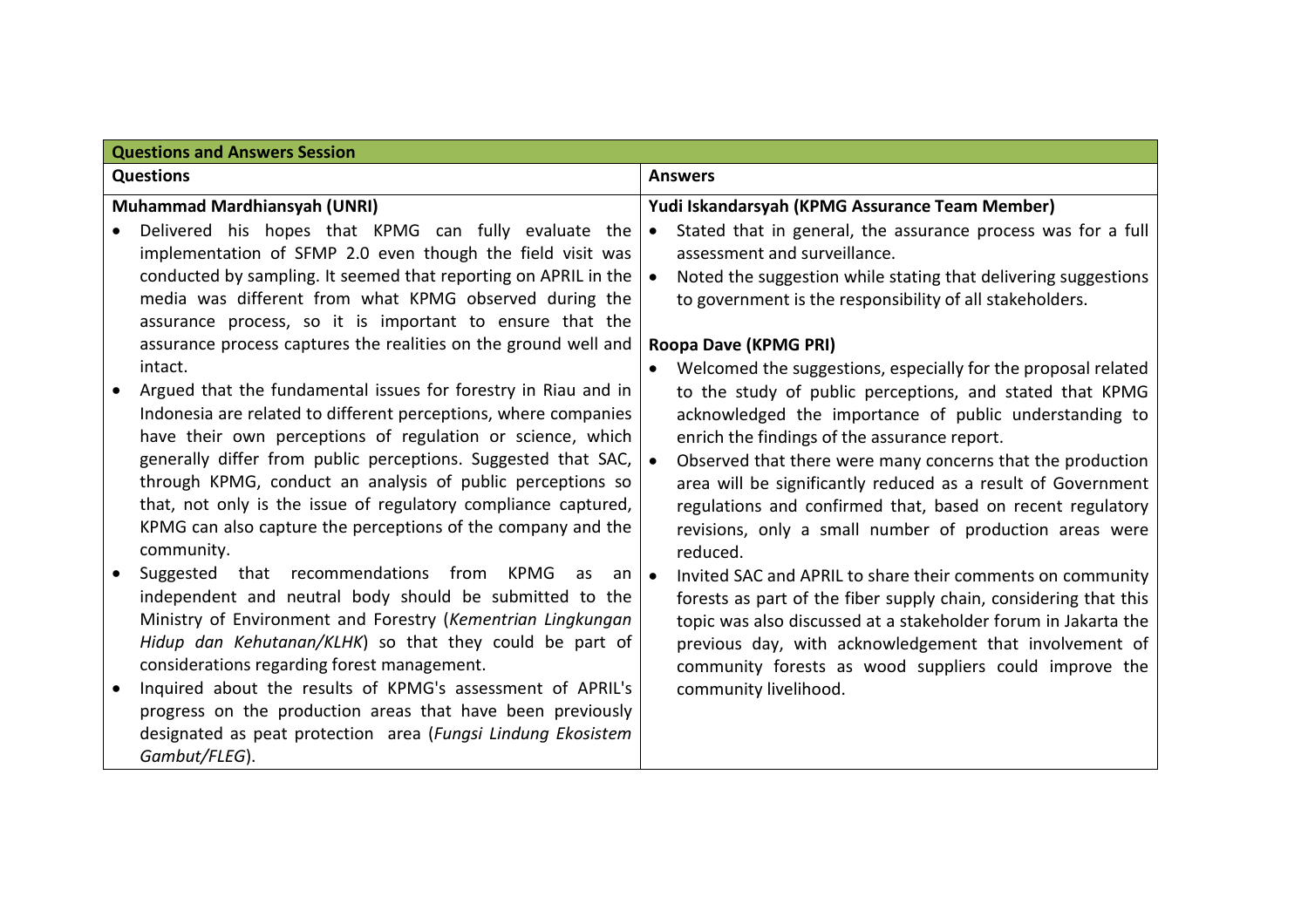| Asked whether community forests are part of APRIL suppliers,     | Joseph C. Lawson (SAC)                                                                                                 |
|------------------------------------------------------------------|------------------------------------------------------------------------------------------------------------------------|
| given the large potential of community forests in Riau and the   | Acknowledged stakeholders' concerns about the fact that the                                                            |
| limited land that can be managed by APRIL due to land conflicts. | assurance process only covers a number of indicators, and                                                              |
|                                                                  | confirmed that the indicators were chosen because they were                                                            |
|                                                                  | considered as high-risk areas.                                                                                         |
|                                                                  | Underlined that the assurance process is carried out every                                                             |
|                                                                  | year and appreciated the constructive input which will be                                                              |
|                                                                  | considered when determining indicators for the next                                                                    |
|                                                                  | assurance process.                                                                                                     |
|                                                                  |                                                                                                                        |
|                                                                  | <b>Jeffrey Sayer (SAC)</b>                                                                                             |
|                                                                  | Explained that the trend in forestry industry has changed                                                              |
|                                                                  | significantly and showed a positive trend, where the concept                                                           |
|                                                                  | that industry must be able to support community livelihood is                                                          |
|                                                                  | increasingly important.                                                                                                |
|                                                                  | Argued that the suggestions related to the public perception<br>study were very useful, but also encouraged that these |
|                                                                  | suggestions be expressed in other similar discussions,                                                                 |
|                                                                  | especially at the level of political discussion.                                                                       |
|                                                                  |                                                                                                                        |
|                                                                  | Ibu Erna Witoelar (SAC)                                                                                                |
|                                                                  | Said differences in perception are important, and observed                                                             |
|                                                                  | such differences during the SAC Stakeholder Forum in Jakarta                                                           |
|                                                                  | the previous day, where stakeholders asked about the                                                                   |
|                                                                  | feasibility of High Conservation Value (HCV) and High Carbon                                                           |
|                                                                  | Stock (HCS) assessments for community forests, and that the                                                            |
|                                                                  | answers to these questions appeared in this forum.                                                                     |
|                                                                  | Encouraged stakeholders to raise their opinions regarding                                                              |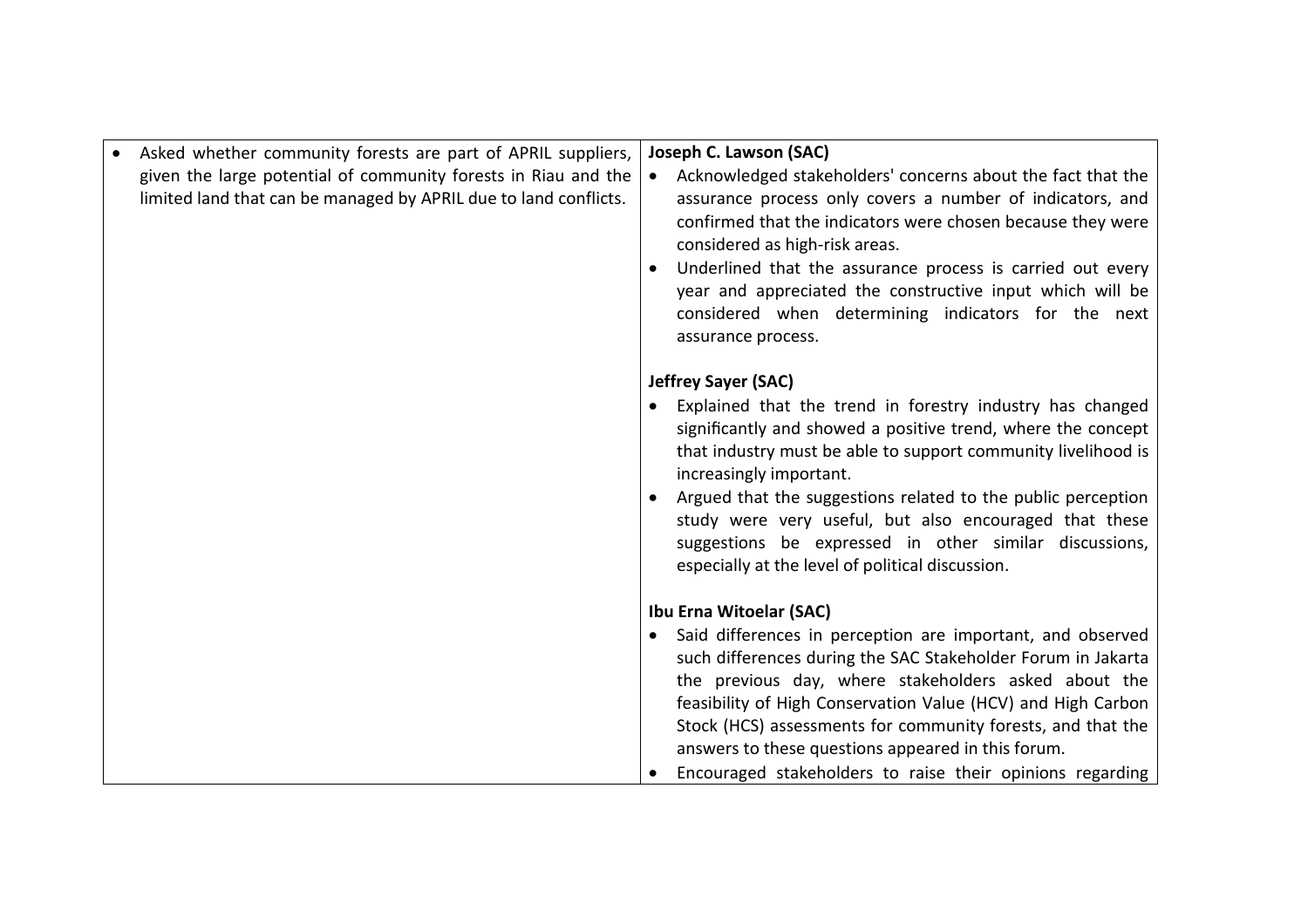|                                                                                                                                                                                                                                                                                                                                                                                                                                                                                                                                                                                                                                                                                                                                                                                                                                                                                         | regulations with the central government and underlined that<br>advice from the regional level could be taken into<br>consideration at the central government level.<br>Explained that currently there was no clear definition of a<br>landscape approach and this may potentially slow down its<br>implementation. However, in the near future, a policy on<br>landscapes will be developed, which will greatly assist the<br>process of discussion and implementation by all relevant<br>stakeholders.                                                                                                                                                                                                                                                                                                                                                                                                                              |
|-----------------------------------------------------------------------------------------------------------------------------------------------------------------------------------------------------------------------------------------------------------------------------------------------------------------------------------------------------------------------------------------------------------------------------------------------------------------------------------------------------------------------------------------------------------------------------------------------------------------------------------------------------------------------------------------------------------------------------------------------------------------------------------------------------------------------------------------------------------------------------------------|--------------------------------------------------------------------------------------------------------------------------------------------------------------------------------------------------------------------------------------------------------------------------------------------------------------------------------------------------------------------------------------------------------------------------------------------------------------------------------------------------------------------------------------------------------------------------------------------------------------------------------------------------------------------------------------------------------------------------------------------------------------------------------------------------------------------------------------------------------------------------------------------------------------------------------------|
| Setyo W. (Dinas Lingkungan Hidup dan Kehutanan Provinsi                                                                                                                                                                                                                                                                                                                                                                                                                                                                                                                                                                                                                                                                                                                                                                                                                                 | <b>Susilo Sudarman (APRIL)</b>                                                                                                                                                                                                                                                                                                                                                                                                                                                                                                                                                                                                                                                                                                                                                                                                                                                                                                       |
| Riau/Department of Environment and Forestry of Riau Province)<br>Asked about the realization of PT RAPP's livelihood<br>plantation program, because based on the data owned by<br>Environmental and Forestry Agency (Dinas Lingkungan Hidup<br>dan Kehutanan/DLHK), the realization was very low;<br>inversely proportional to the realization of the industrial<br>plantation, which had almost reached 100% by mid 2019.<br>Stated that, based on DLHK records, PT RAPP does not refer<br>to P.83 in implementing its livelihood plantation program,<br>thus recommending PT RAPP to refer to P.83, which will<br>allow the company to gain recognition and protection for the<br>livelihood plantation program from the government.<br>Asked whether PT RAPP can be a pioneer to encourage<br>community forests, given the large potential of community<br>forests in Riau Province. | Explained that currently there are 15 community forests<br>supported by PT RAPP through partnership schemes and<br>are located around the concession areas. The list of the<br>community forests is available on the APRIL Dashboard.<br>Explained that APRIL realizes that there are opportunities<br>for improveming the community forestry program, but<br>underlined that implementation of community forestry<br>could involve new development, which needs to comply<br>with the no deforestation commitment in the SFMP 2.0.<br>Explained that the area allocated for livelihood plantation<br>also needs to comply with SFMP 2.0 that requires the<br>implementation of HCV and HCS assessments prior to new<br>development, and this could slow down the process.<br>Noted that PT RAPP will provide the latest update on<br>livelihood plantation programs in accordance with P.83 to<br>the relevant government agencies. |
|                                                                                                                                                                                                                                                                                                                                                                                                                                                                                                                                                                                                                                                                                                                                                                                                                                                                                         | <b>Dian Novarina (APRIL)</b>                                                                                                                                                                                                                                                                                                                                                                                                                                                                                                                                                                                                                                                                                                                                                                                                                                                                                                         |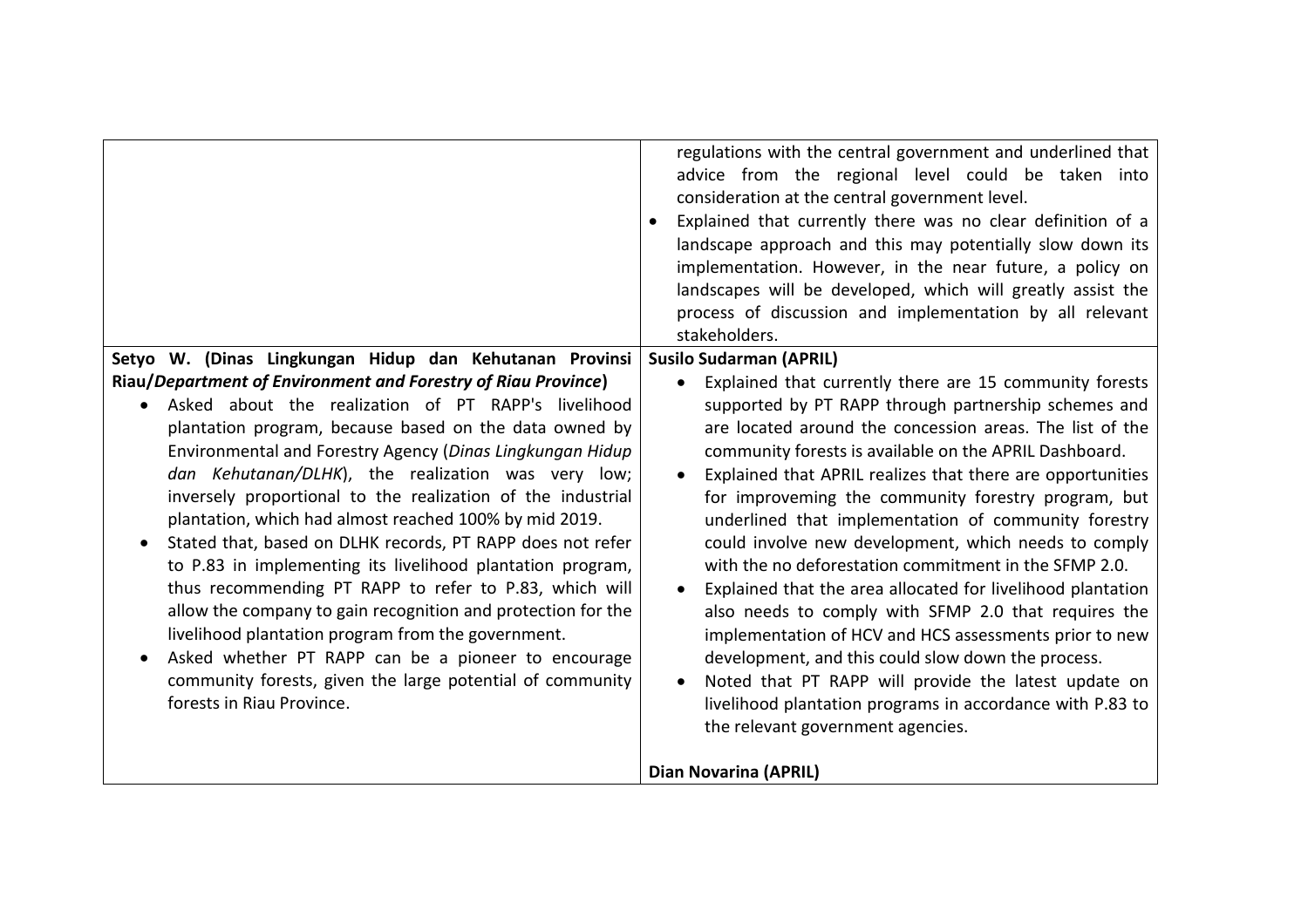| Explained that PT RAPP provides skills improvement           |
|--------------------------------------------------------------|
| programs for community forests and non-community             |
| forests, and there are two community forests fostered by     |
| PT RAPP, namely HR Bedaguh and HR Parit Limbah in            |
| Pelalawan, Riau, which are currently in the final process of |
| getting PEFC certification.                                  |
| Confirmed that PT RAPP plans to register its livelihood      |
| plantation in accordance with P.83 so it can support the     |
| government's plans for partnership through community         |
| forest scheme.                                               |
|                                                              |
| <b>Susilo Sudarman (APRIL)</b>                               |
| Explained that one of the challenges in integrating          |
| community forests into the supply chain is related to the    |
| process of forest products certification, where APRIL        |
| customers only receive products that have PEFC               |
| certificates while the certification required for community  |
| forests is only Supplier Compliance Declaration (Deklarasi   |
| Kepatuhan Pemasok/DKP).                                      |

**Community Development Program - Binahidra Longiardi, Head of Community Development Program, APRIL**

- Explained the objectives of APRIL's community development program, which is now being aligned with the company's Sustainable Development Goal (SDG) priorities.
- Described the stages of community development management -- planning, implementation and monitoring -- and that stakeholder engagement is embedded throughout these phases.
- Provided details of APRIL community development program, which focuses on education, community empowerment and improving communities' livelihoods.
- Explained the objectives, scope, achievements, challenges and action plans for each community development program.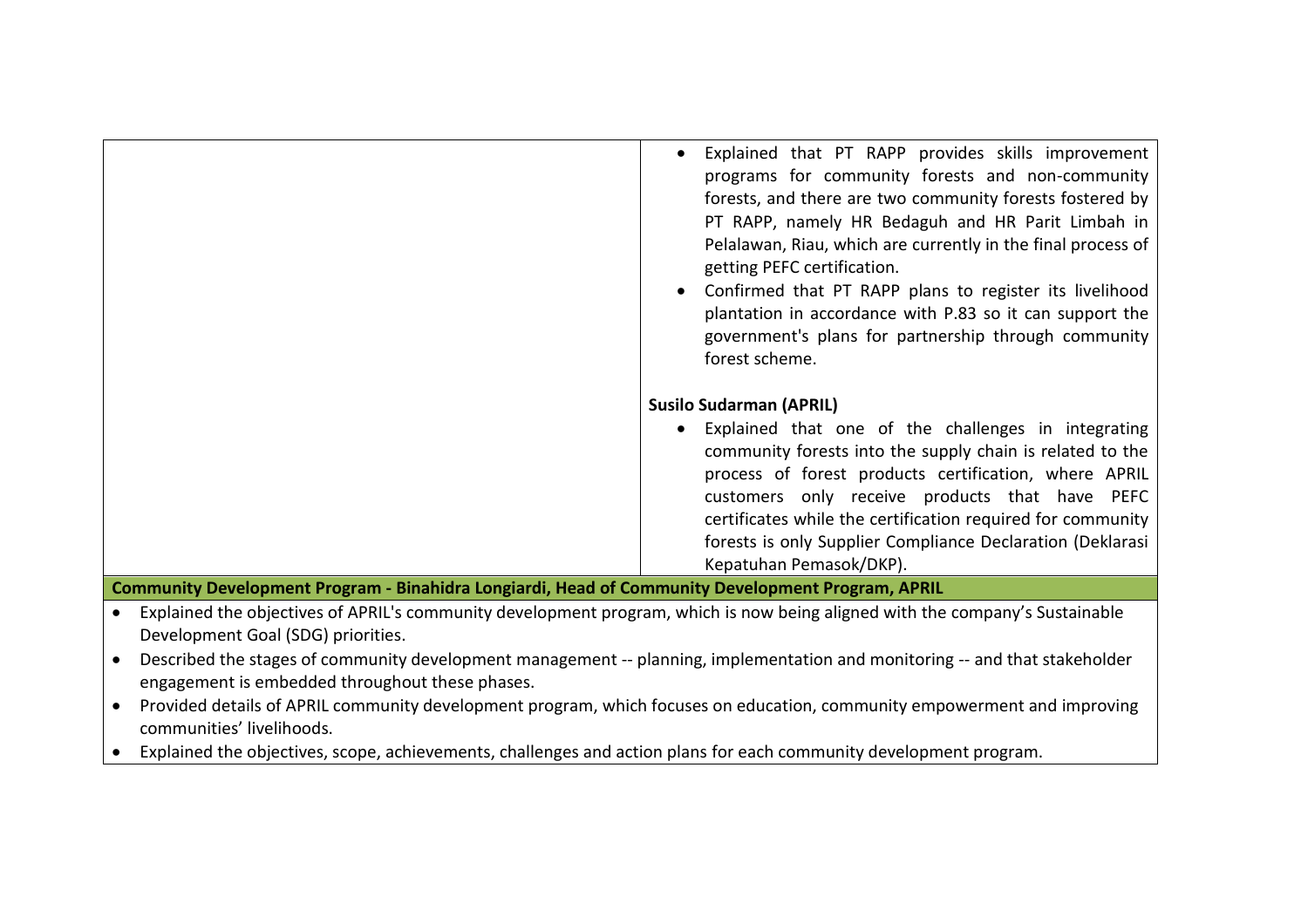| <b>Questions Answers Session</b>                                                                                                                                                                                                                                                                                                                                                                                                                                                                             |                                                                                                                                                                                                                                                                                                                                                                                                                                                                                                                                                                                                      |  |
|--------------------------------------------------------------------------------------------------------------------------------------------------------------------------------------------------------------------------------------------------------------------------------------------------------------------------------------------------------------------------------------------------------------------------------------------------------------------------------------------------------------|------------------------------------------------------------------------------------------------------------------------------------------------------------------------------------------------------------------------------------------------------------------------------------------------------------------------------------------------------------------------------------------------------------------------------------------------------------------------------------------------------------------------------------------------------------------------------------------------------|--|
| Yulianti (Pusat Pengendalian Pembangunan Ekoregion/Ecoregion                                                                                                                                                                                                                                                                                                                                                                                                                                                 | <b>Binahidra Longiardi (APRIL)</b>                                                                                                                                                                                                                                                                                                                                                                                                                                                                                                                                                                   |  |
| <b>Development Control Center)</b>                                                                                                                                                                                                                                                                                                                                                                                                                                                                           | Explained that consultation with communities is done as part                                                                                                                                                                                                                                                                                                                                                                                                                                                                                                                                         |  |
| Observed that none of community development programs<br>owned by APRIL supports the Riau Hijau program.<br>Suggested to conduct non-land based community development<br>programs, for example fish cultivation, so no land development<br>would be involved.<br>Argued that APRIL's commitment to protect peatlands has not<br>been significant.<br>Suggested that SFMP 2.0 should not only highlight forestry<br>issues but also other environmental aspects, such as water, soil,<br>hazardous waste, etc. | of the planning process where the consultation is done at the<br>end of every year through village meetings. From this process,<br>APRIL receives inputs from the community and other<br>stakeholders on their needs and how these can be supported<br>by the community development program.<br>Added that local government at village, sub-district, district<br>and provincial levels are consulted, as well, to ensure<br>alignment with the government's planning and policies.<br>Invited the Ecoregion Development Control Center to discuss<br>more about the tree bank program.              |  |
|                                                                                                                                                                                                                                                                                                                                                                                                                                                                                                              | <b>Susilo Sudarman (APRIL)</b><br>Said the progress of APRIL's commitment regarding peatland<br>management was assessed and reported in the SFMP 2.0<br>assurance report by KPMG and is available on APRIL<br>Dashboard website.<br>Confirmed that one indicator on peatland management based<br>on SFMP 2.0 is related to compliance with government<br>regulations, and confirmed that APRIL has implemented these<br>obligations, including those related to the evaluation of the<br>Long Term Business Plan (Rencana Kerja Usaha/RKU) every<br>two years as required by government regulations. |  |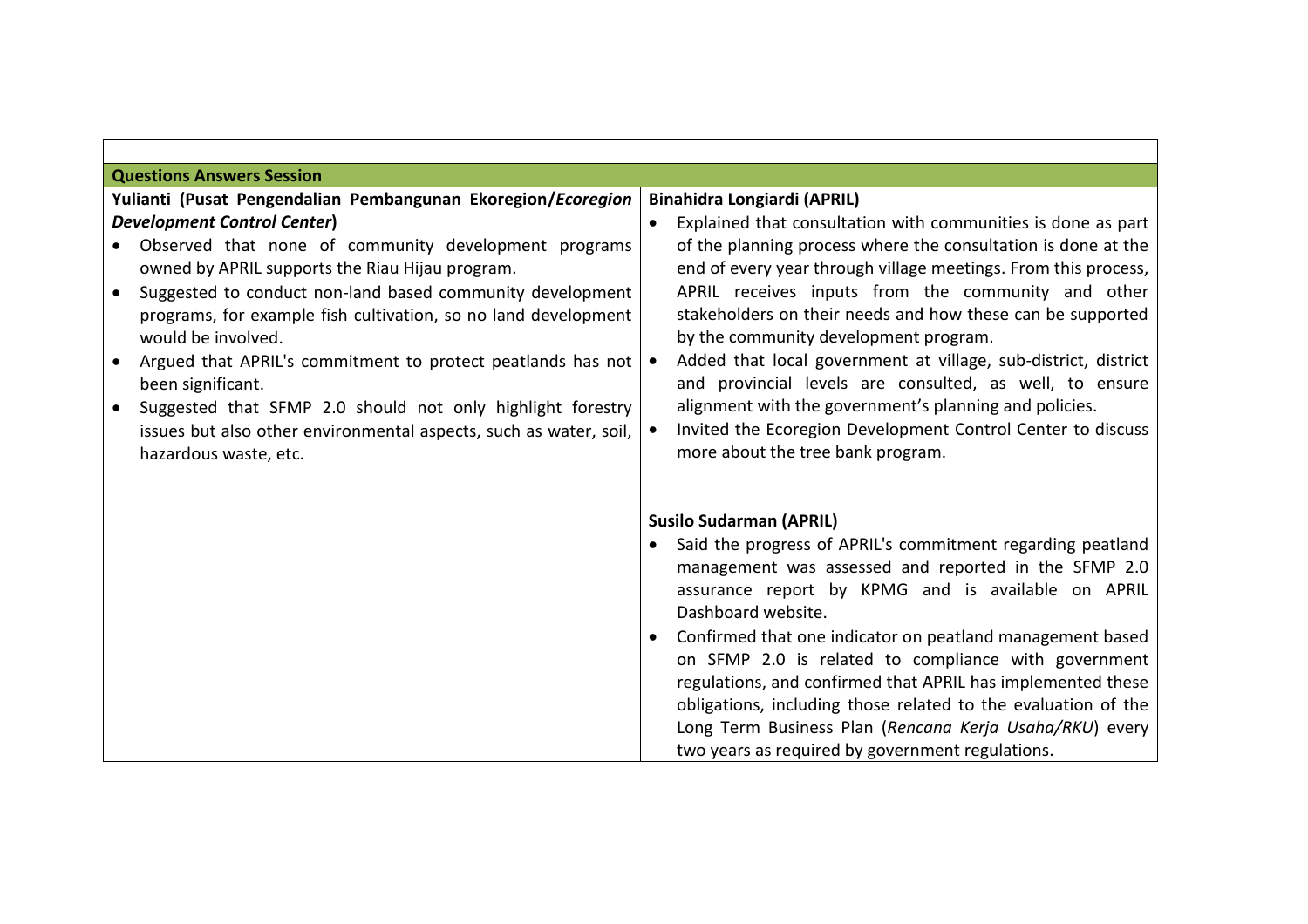| Maizaldi (Kelompok Advokasi Riau/Riau Advocacy Group) |                                                                    | <b>Susilo Sudarman (APRIL)</b>                                          |
|-------------------------------------------------------|--------------------------------------------------------------------|-------------------------------------------------------------------------|
| $\bullet$                                             | Expressed his hope that APRIL can facilitate the resolution of the | Welcomed the suggestions and noted that they will be given<br>$\bullet$ |
|                                                       | problems related to village boundaries.                            | due consideration.                                                      |
|                                                       | Expressed his hopes that APRIL can become a pioneer in             |                                                                         |
|                                                       | fostering community forests.                                       |                                                                         |
|                                                       | Iman Sukaendar (KPH Kampar Kiri)                                   | <b>Susilo Sudarman (APRIL)</b>                                          |
|                                                       | Asked about the percentage of PT RAPP areas that were inactive     | Explained that currently the community forests supported<br>$\bullet$   |
|                                                       | due to land conflicts.                                             | by PT RAPP are also planted with other crops such as                    |
|                                                       | Said there is a great opportunity for the company to improve       | cassava, and that the communities have been advised on                  |
|                                                       | community livelihoods through livelihood plantation and there      | the importance of crop rotation between long-term and                   |
|                                                       | are high-value commodity crops other than oil palm that can be     | short-term crops that can generate profits in a near term.              |
|                                                       | used for this scheme, e.g. cassava. Suggested that APRIL review    | Welcomed the suggestions and noted that they will be                    |
|                                                       | the potential of other commodity crops to be used in its           | given due consideration.                                                |
|                                                       | livelihood plantation.                                             | <b>Erna Witoelar (SAC)</b>                                              |
|                                                       |                                                                    | Highlighted that if a land is planted with one type of plant            |
|                                                       |                                                                    | (no diversity of type of plants) then the implementation                |
|                                                       |                                                                    | has violated the principle of landscape management.                     |
|                                                       |                                                                    | Explained the need for a combination of planting that is                |
|                                                       |                                                                    | beneficial for the community and for the environment.                   |
|                                                       | <b>Jeffrey Sayer (SAC)</b>                                         | Azharuddin - UNRI                                                       |
|                                                       | Asked Mr. Azharuddin whether KPMG had a discussion with            | Explained that indicators had been selected before the<br>$\bullet$     |
|                                                       | observers prior to the field visit                                 | observer selection process was done, and noted that the                 |
|                                                       |                                                                    | selection of indicators is not the authority of the observers.          |
|                                                       |                                                                    | Suggested that the selection or revision of indicators for the          |
|                                                       |                                                                    | next assurance process should also consider the changes on              |
|                                                       |                                                                    | the ground as well as the findings from previous assurance              |
|                                                       |                                                                    | processes.                                                              |